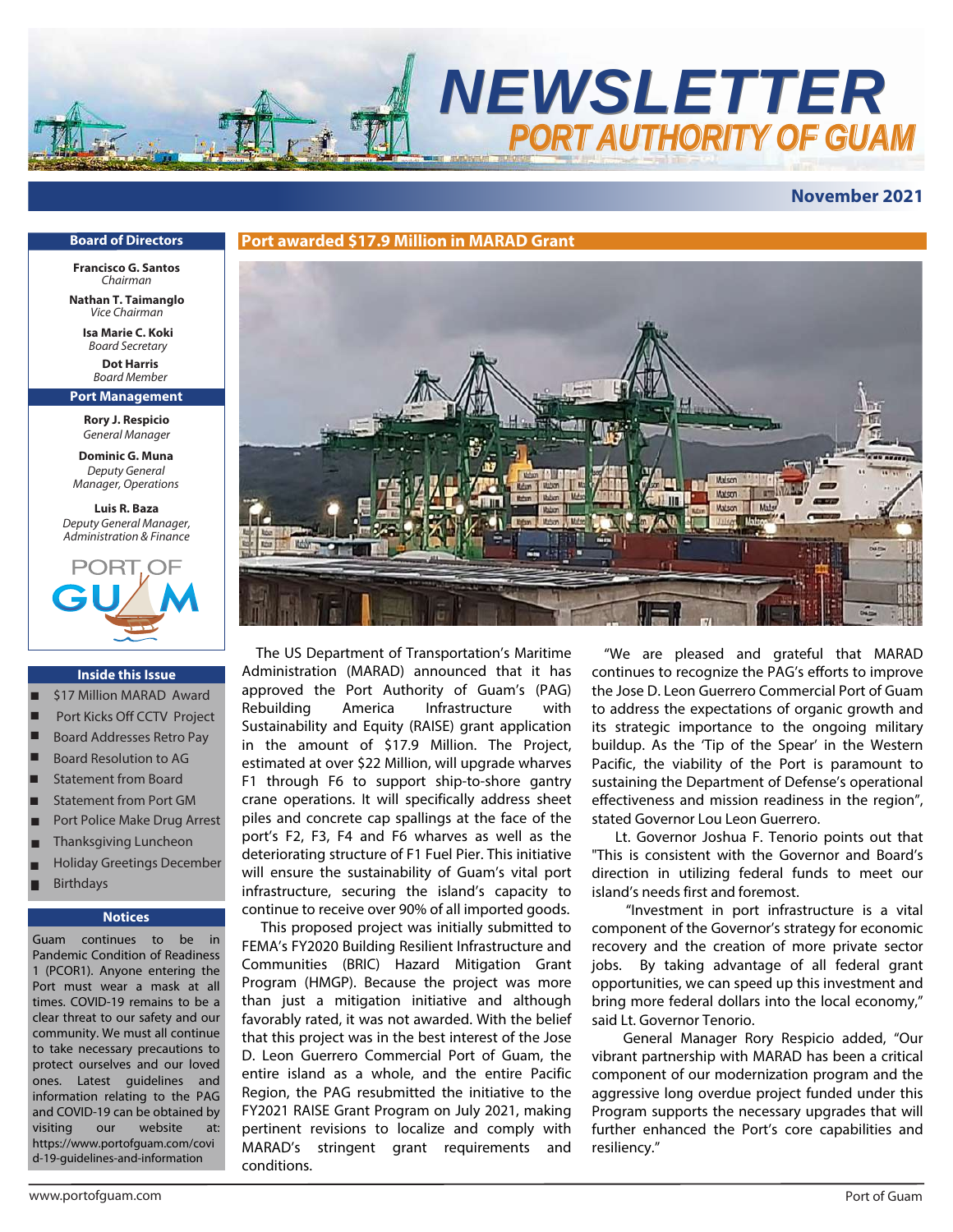## **Port Kicks Off CCTV and Access Control Systems Project**

 Port General Manager Rory J. Respicio signed the Notice to Proceed on November 22, 2021 for California Pacific Technical Services (CalPac) to begin the work to replace the Port's CCTV and Access Control Systems.

The signing followed the Kickoff Meeting for the \$1,221,418.00 project during which parties discussed project timelines, safety guidelines, staging sites, permitting & other critical matters related to the work that will be performed.

 This project is for the acquisition, installation, and upgrade of the Port's CCTV and Access Control Systems to enhance maritime and security screening and monitoring. It is being funded through a combination of Port and USDHS / FEMA PSGP and U.S. Department of Transportation (DOT) Maritime Administration (MARAD) Grant Cooperative Program funds.

 "Our progress at the Port continues with this crucial project which will help ensure we protect our Port and our borders," Port General Manager Rory J. Respicio said. "This work being done is in line with Governor Lou Leon Guerrero and Lt. Governor Josh Tenorio's commitment to modernize our Port and protect our borders."

 Respicio added that the Port will ensure that the Guam Customs and Quarantine Agency receives full access to the CCTV system.

 "By giving Customs full access to our CCTV systems they will be able to view at their own time and in their own control room so that their critical operations for drug surveillance and interdiction remain unimpeded," he said.

 The installation of the Port's CCTV and Access Control Systems is anticipated to be completed by June of next year.



# **Board Addresses Illegal Retro Pay Raises of former General Manager**



 The Port Authority of Guam Board of Directors passed a resolution November 24, 2021 directing General Manager Rory J. Respicio to take any and all administrative and/or criminal actions necessary regarding the illegal Retroactive Salary Adjustments of former General Manager Joanne Brown.

 Earlier this year, General Manager Respicio requested that the Attorney General issue an opinion on the retroactive salary adjustments of former GM Joanne Brown based on the findings of a Performance Audit conducted by the Guam Office of Public Accountability. On November 9, 2021, the Port Authority of Guam received an Opinion Memorandum issued by the Office of the Attorney General. In their Opinion Memorandum to the PAG, the Attorney General's office enclosed their November 1, 2021 GHURA Opinion on illegal retroactive pay raises and directed PAG Legal Counsel to determine the validity and legality of the PAG Board of Story continues page 3

Directors' past actions with respect to former General Manager Joanne Brown's salary adjustments.

 The Port determined that approximately (8) pay adjustments for former General Manager Joanne Brown contained illegal retroactive payments worth thousands of dollars, all in violation of Guam law.

 "Based on the Staff Attorney's review, and with the guidance provided by the OPA and OAG, it is clear that salary adjustments for former PAG General Manager Joanne Brown were applied retroactively in violation of Title 4 GCA § 2103.14 (Retroactive Pay) and Title 4 GCA § 6218.1 (Prohibition on Retroactive Pay Raises), thus deemed illegal," Port General Manager Rory J. Respicio told the Board of Directors today.

 According to Port Staff Attorney Christine K. Claveria's Legal Memorandum issued to Respicio on November 18, 2021, Guam law prohibits unclassified employees from receiving retroactive pay increases unless specifically authorized by statute. She said the law also states that any person who authorizes a pay raise which is retroactive in violation of the law shall be guilty of a misdemeanor.

"The law is clear: Guam law prohibits retroactive pay unless expressly authorized by statute," PAG Staff Attorney Christine K. Claveria's Legal Memorandum stated. "There is however, no authority for the PAG General Manager ("GM") nor the Deputy General Managers ("DGM") to receive retroactive pay increases."

 During its monthly meeting, the Board voted in favor of Resolution No. 2021-34, "RELATIVE TO DIRECTING THE GENERAL MANAGER TO EXERCISE AUTHORITY TO TAKE ANY AND ALL ADMINISTRATIVE AND/OR CRIMINAL ACTIONS NECESSARY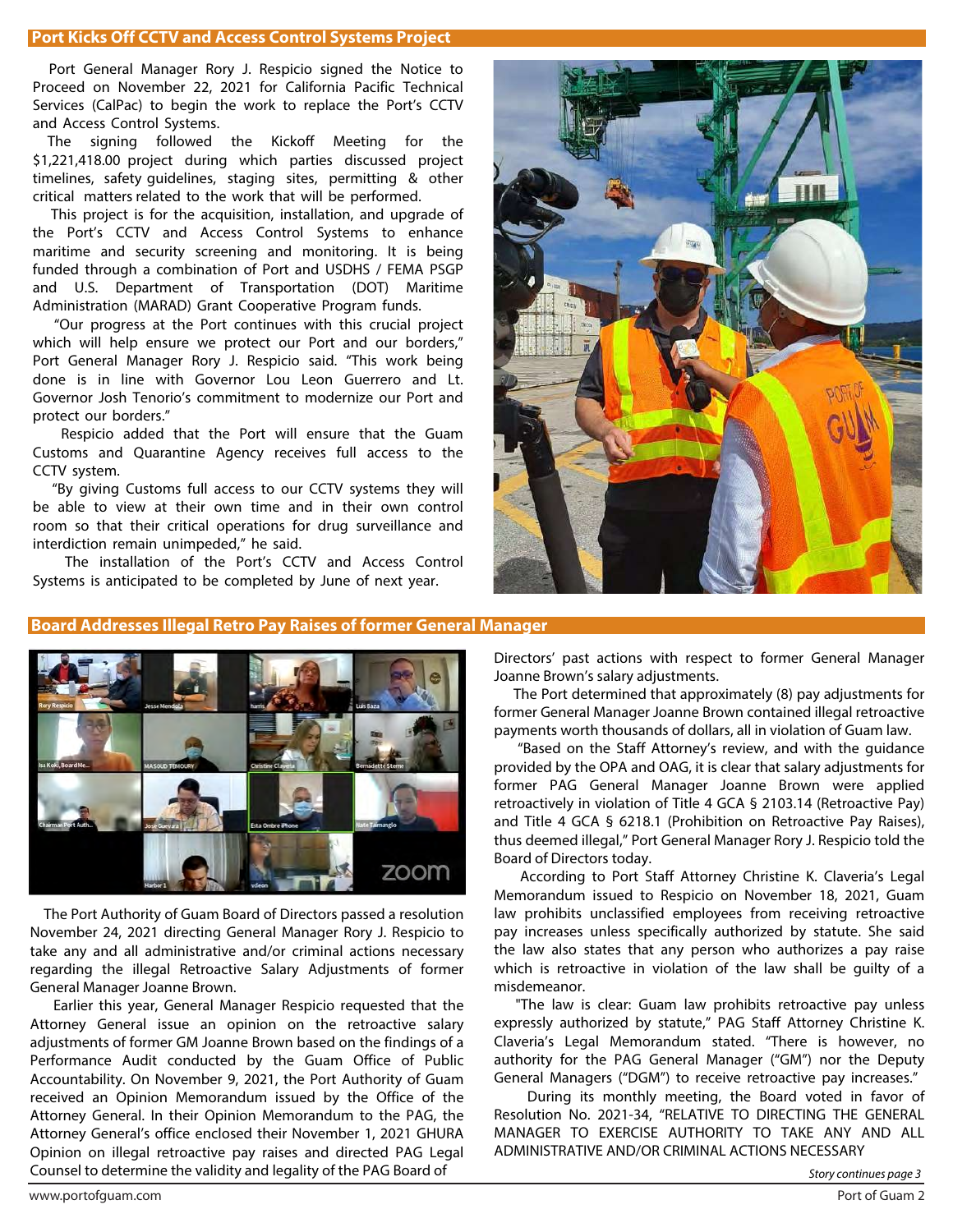#### Continued from Page 2 - Board Addresses Illegal Retro Pay Raises

PURSUANT TO OAG OPINION DATED NOVEMBER 9, 2021 RE REQUEST FOR OPINION ON RETROACTIVE SALARY ADJUSTMENTS FOR FORMER MANAGEMENT AT THE PORT AUTHORITY OF GUAM."

 The Resolution further stated that "based on PAG in-house legal review, and with the guidance provided by both the OPA's Performance Audit and the OAG's Opinion Memorandum, it appears that salary adjustments for former PAG General Manager Joanne Brown were applied retroactively in violation of Title 4 GCA § 2103.14 (Retroactive Pay) and Title 4 GCA § 6218.1 (Prohibition on Retroactive Pay Raises). The PAG must confirm and calculate any and all retroactive payments resulting from any and all salary adjustments to the former PAG management from December 2012 through December 2018, and seek any and all administrative and/or criminal actions necessary pursuant to the OAG's Opinion Memorandum and Guam law."

 According to Respicio, the agency has confirmed that the retroactive payments were received by former General Manager Joanne Brown.

# **Port Transmits Resolution to Attorney General**

 On December 1, 2021, the Port Authority of Guam transmitted to the Attorney General of Guam the resolution that addresses the illegal retroactive pay of former Port general manager Joanne Brown.

 "As the current PAG General Manager, I am committed to ensuring the protection of ratepayer funds, particularly with regard to the misuse and misappropriation thereof, and will take appropriate actions without hesitation, especially when such matters are brought to my attention," Port General Manager Rory J. Respicio said in his transmittal letter sent to Attorney General Leevin T. Camacho. "Thus, having confirmed that several salary





adjustments for the former PAG management were applied retroactively, and to guarantee the proper execution of this resolution, the PAG and the OAG must work diligently together to ensure that the illegal funds received by Senator Joanne Brown, as well as all those similarly situated both past and present, are recovered and returned back to the People of Guam."

 On November 24, 2021 the Board of Directors passed Resolution No. 2021-34 directing Respicio to take any and all administrative and/or criminal actions necessary regarding the illegal Retroactive Salary Adjustments of former General Manager Joanne Brown. Earlier this year, General Manager Respicio requested that the Attorney General issue an opinion on the retroactive salary adjustments of former GM Joanne Brown based on the findings of a Performance Audit conducted by the Guam Office of Public Accountability. On November 9, 2021, the Port Authority of Guam received an Opinion Memorandum issued by the Office of the Attorney General. In their Opinion Memorandum to the PAG, the Attorney General's office enclosed their November 1, 2021 GHURA Opinion on illegal retroactive pay raises.

 "You recognized in the OAG's GHURA Opinion, that Guam law prohibits retroactive pay unless expressly authorized by statute. While Title 4 GCA § 6202 entitles classified employees to an anniversary increment that cannot be annulled in the event of a delayed performance evaluation or increment certification, the law does not apply to unclassified/exempt employees – i.e. former PAG General manager and current Senator Joanne Brown," Respicio wrote today to the Attorney General. "Thus, absent statutory authority similar to Title 4 GCA § 6202, there is absolutely no authority for the former PAG General Manager, an unclassified employee, to receive retroactive pay increases."

The Port determined that approximately (8) pay adjustments for former General Manager Joanne Brown contained illegal retroactive payments worth thousands of dollars, all in violation of Guam law.

 "Mr. Attorney General, I trust that you will exercise your authority and join the PAG in taking all appropriate means necessary to act on this imperative resolution expeditiously," General Manager Respicio wrote. "As public servants, we cannot sit idle and allow this to proceed without consequence. We must do right by the public and return all those illegal monies received back in to the rightful hands of the People of Guam."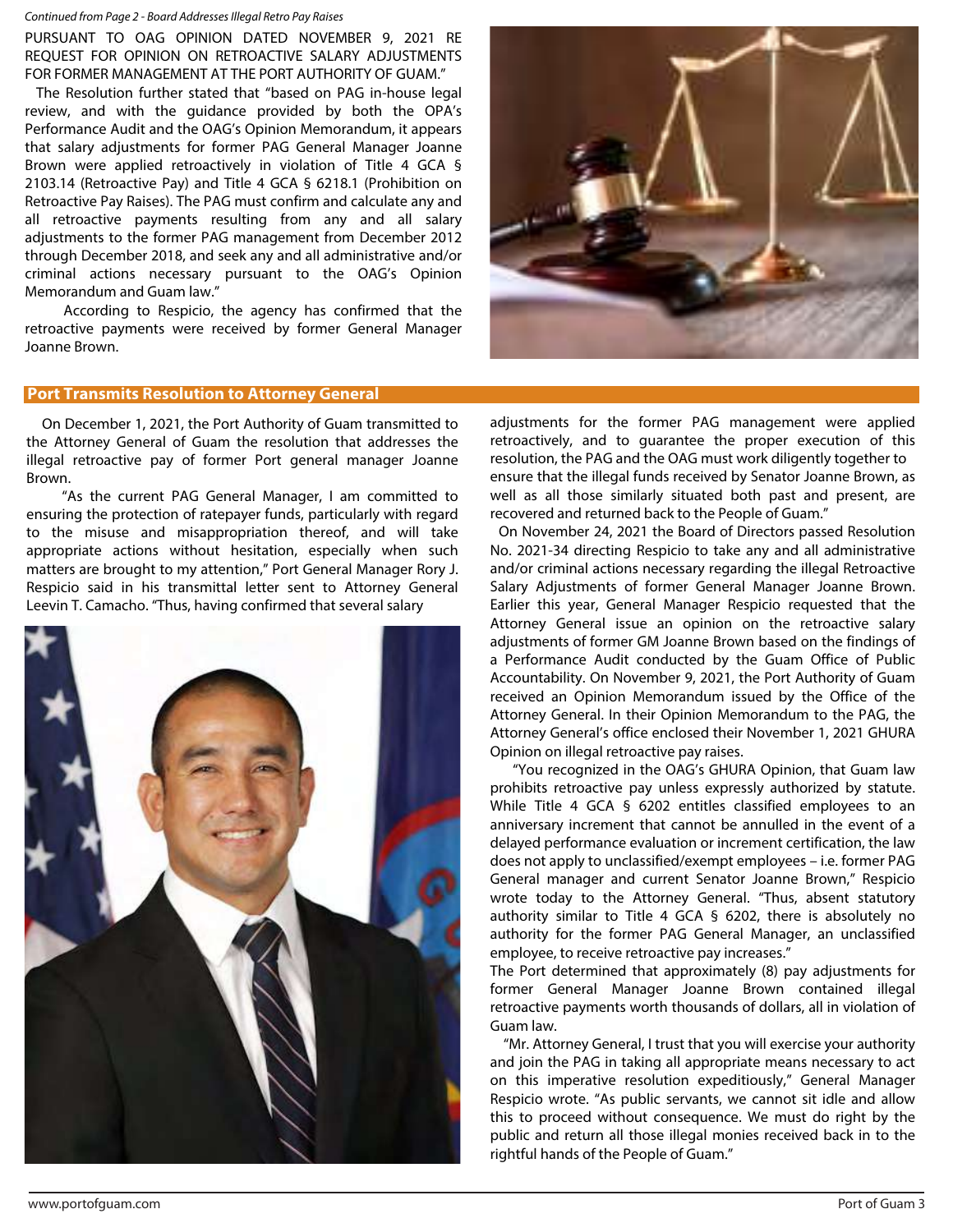

### **Statement from Port General Manager**

 Port Authority of Guam General Manager Rory J. Respicio issued the following statement in response to the news release sent on November 29, 2021 from former General Manager Joanne Brown.

 "Once again, former Port General Manager Joanne Brown is deflecting and blaming others for the thousands of dollars in illegal retroactive pay raises she received while at the Port. Not only is she deflecting, but she is intentionally misleading the public about what transpired at our board meeting last week. I was not tasked with 'procuring misdemeanor prosecution' against two board members as she claimed in her release. Joanne Brown continues to muddy the water by throwing in false statements in her release. In the case of Vice Chairman Nathan Taimanglo, his signature is not on any of the illegal retroactive payment documents.

 Not once in her release did Joanne Brown address the real issue which is the fact that she received numerous retroactive payments that are prohibited by law. She also failed to address whether she will pay back the illegal monies received. As for any future criminal prosecution, that authority rests with the Office of the Attorney General and the U.S. Attorney's Office and not the Port Authority of Guam. However, the Port, with the authority given by the board, does intend to take any and all administrative actions to recover the illegal monies she received.

 Further, Joanne Brown is well aware that there are numerous local and federal statutes that specifically address the fact that she received illegal monies from the government. Those matters most certainly will be addressed as well."

## **Port police arrest man on drug charges**

 A Mongmong man was arrested by Port Police on the morning of November 30, 2021 after officers found drugs and drug paraphernalia during routine patrol.

 Port Police Officer K.R. Maurer was conducting routine patrol when she noticed a car and some individuals near Port Beach in Piti.

 Officer Maurer stopped to do a welfare check on the occupants and discovered a glass pipe with drug residue along with a plastic baggie which allegedly contained crystal methamphetamine,

The following statement was released on November 29, 2021 from Port Board Chairman Francisco G. Santos:

"I looked at the past board meeting minutes and to my recollection the board only approved her performance evaluation and never approved any retroactive salary pay raises.

 Now that we are aware that retroactive salary pay raises for unclassified employees are illegal, the only remedy is for Joanne Brown to pay it back. Now that we are told by the Attorney General and the Port Counsel that the retroactive raises are illegal, I respect those decisions and supported the resolution in order to recover the illegal payments made to JoAnne Brown.

 As the Board Chairman, I expected that the former General Manager would have followed all the laws and rules and regulations. As her former boss I am deeply disappointed in her response."



also known as "ice."

 Gregory San Agustin, 28, of Mongmong was booked and released in connection with possession of a schedule 2 controlled substance.

 "I want to commend Acting Police Chief Jesse Mendiola for his leadership and the officers who worked on this case," said Port General Manager Rory J. Respicio. "We remain vigilant in keeping the Port safe and drug-free."

Keep up the great work Port Police!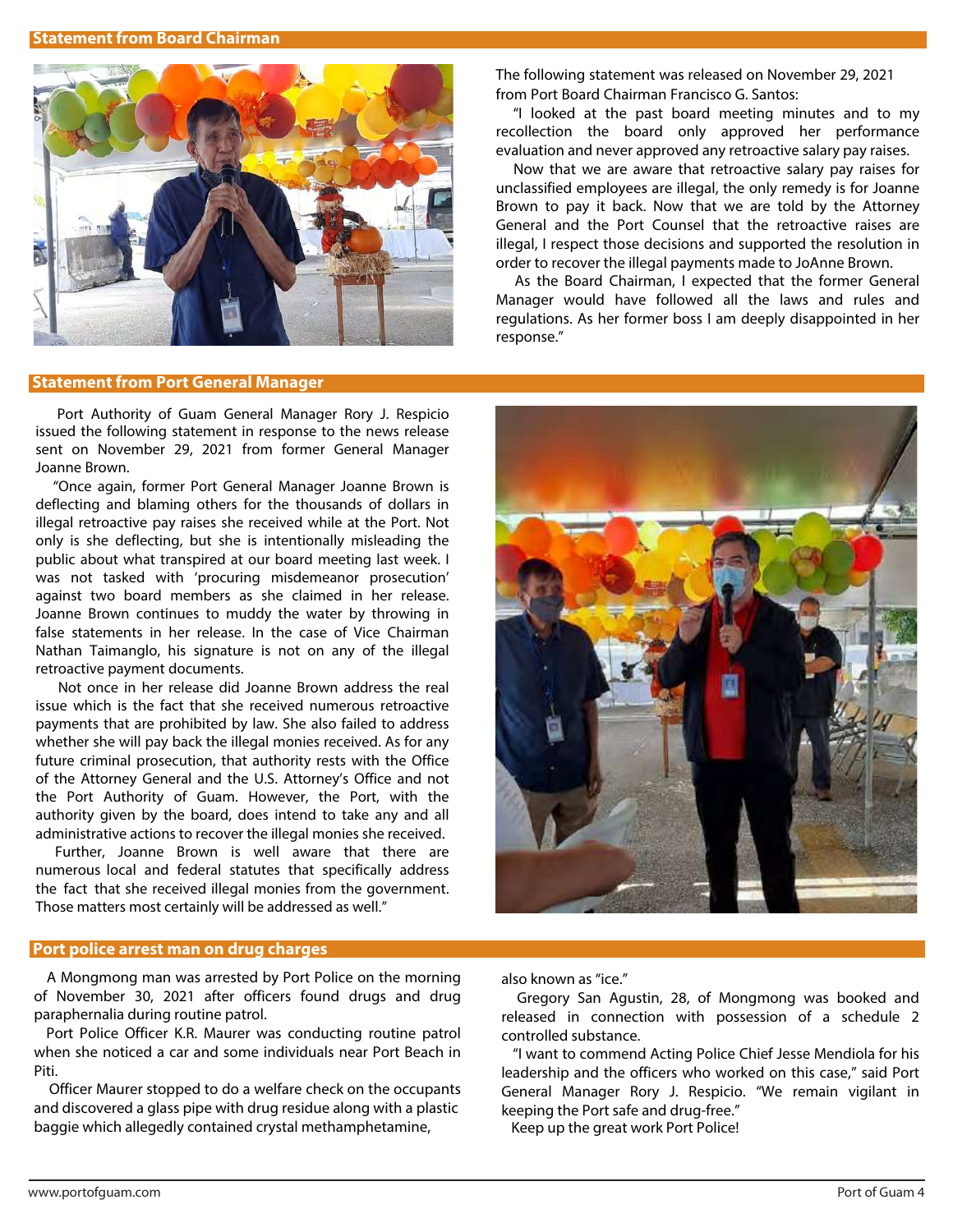## **PAG Thanksgiving Luncheon**

 A Thanksgiving luncheon was held on November 23, 2021 honoring the Port employees for their hard work this past year as well as their steadfast dedication throughout the global pandemic.

 "During this season of Thanksgiving I have been reflecting on the things I am most grateful for and pPrimarily among them is the talented group of employees at the Port Authority of Guam," said General Manager Rory J. Respicio. "On behalf of Dominic and Luis, we want to thank you for the work you do to make the Port great. Without your commitment, resourcefulness, and high standards, we would not be the thriving agency we are. I wish you and your family a Happy Thanksgiving filled with abundance and bright moments."

Leomar Catering prepared the festive buffet and served dinner for the night crew as well.